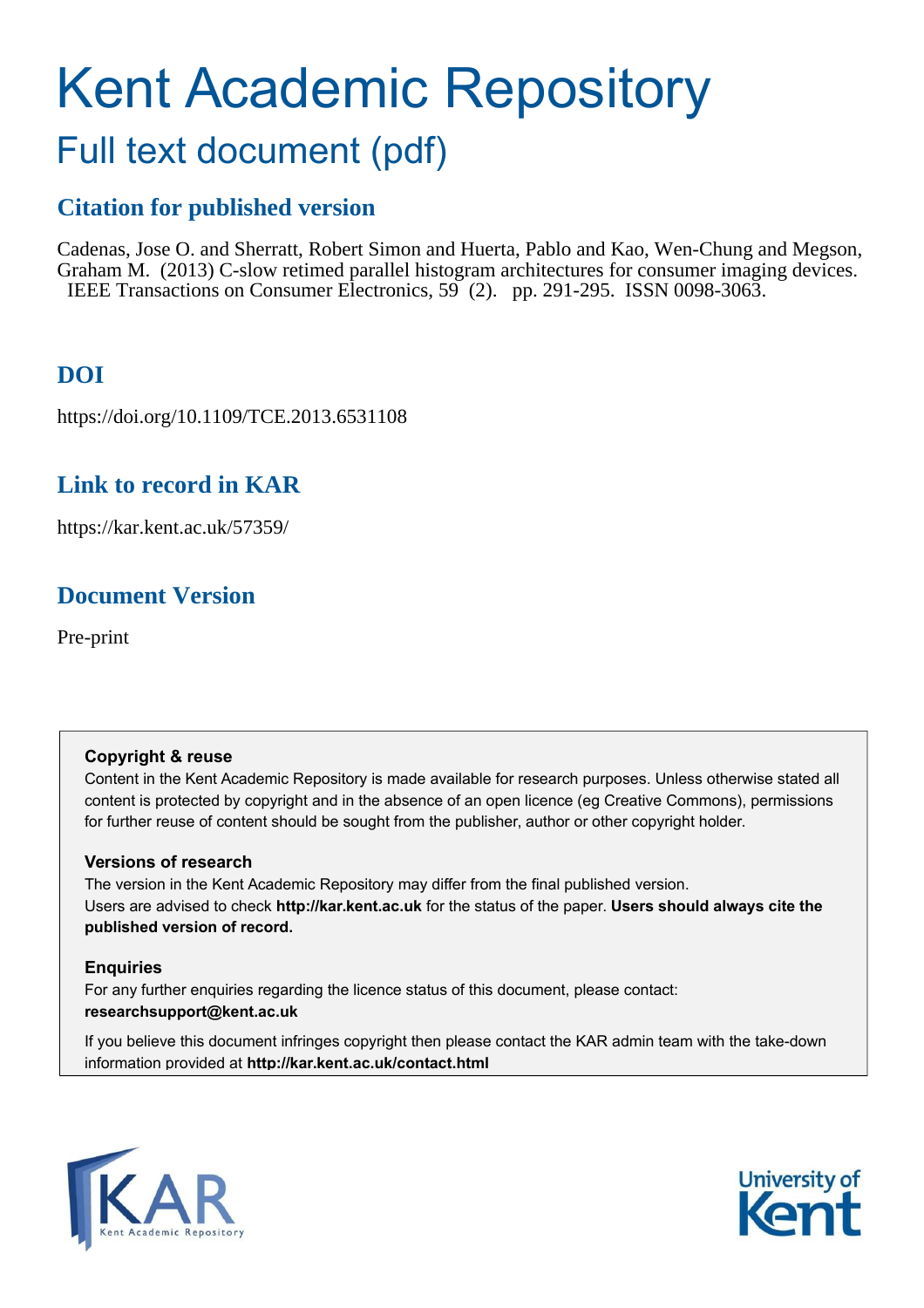Full Text

Published in the IEEE Transactions on Consumer Electronics, Volume 59(2), May 2013, pp. 291 - 295, DOI: [10.1109/TCE.2013.6531108](http://dx.doi.org/10.1109/TCE.2013.6531108) 

#### Title: **C-slow Retimed Parallel Histogram Architectures for Consumer Imaging Devices**

José Cadenas, School of Systems Engineering, the University of Reading, RG6 6AY, UK (e-mail: [o.cadenas@reading.ac.uk\)](mailto:o.cadenas@reading.ac.uk).

R. Simon Sherratt, School of Systems Engineering, the University of Reading, RG6 6AY, UK (e-mail: [sherratt@ieee.org\)](mailto:sherratt@ieee.org).

Pablo Huerta, Department of Computer Architecture and Technology, the Universidad Rey Juan Carlos, 28922, Spain (e-mail: pablo.huerta@uric.es).

Wen-Chung Kao, Department of Applied Electronics Technology, National Taiwan Normal University, Taipei, 10610, Taiwan, (e-mail: [jungkao@ntnu.edu.tw\)](mailto:jungkao@ntnu.edu.tw).

Graham M. Megson, School of Electronics and Computer Science, University of Westminster, London W1T 3UW, UK, (e-mail: [g.megson@westminster.ac.uk\)](mailto:g.megson@westminster.ac.uk).

#### **Abstract**

A parallel pipelined array of cells suitable for real-time computation of histograms is proposed. The cell architecture builds on previous work obtained via C-slow retiming techniques and can be clocked at 65 percent faster frequency than previous arrays. The new arrays can be exploited for higher throughput particularly when dual data rate sampling techniques are used to operate on single streams of data from image sensors. In this way, the new cell operates on a p-bit data bus which is more convenient for interfacing to camera sensors or to microprocessors in consumer digital cameras.

#### **Index Terms**

Parallel Histograms, Pipelined Array, FPGA, Digital Imaging, Image Processing.

#### **I. Introduction**

Image analysis based on histograms is abundant and well used in many consumer applications [1]. A histogram is a mapping from a set of data values to a set of non-negative integers, or bins. The computation of histograms may take considerable time if it is performed by an embedded microprocessor. Thus a dedicated hardware histogram module is desirable for practical consumer applications.

An array of cells to perform the computation of m-bin histograms that takes k pixels per clock cycle offers a gain in speedup factor of k. Such a design has been previously proposed [2], but required a sensor or processor supplying four pixels per clock cycle  $(k = 4)$  to get a speedup of four. Given a set of p-bit pixel values, then  $k \times p$  interface wires are required for a speedup of k. However, embedded microprocessors consist of w-bit data buses ( $w = 8$ , 16 is common [3]) and consequently are limited to supply k pixel per clock cycle in cases where w < kp. In order to overcome the limitation for this case, a histogram solution using C-slow retiming to create two sub streams of computation derived from a dataset arriving at one pixel per clock cycle is proposed, that is, fix  $k = 2$ . The proposal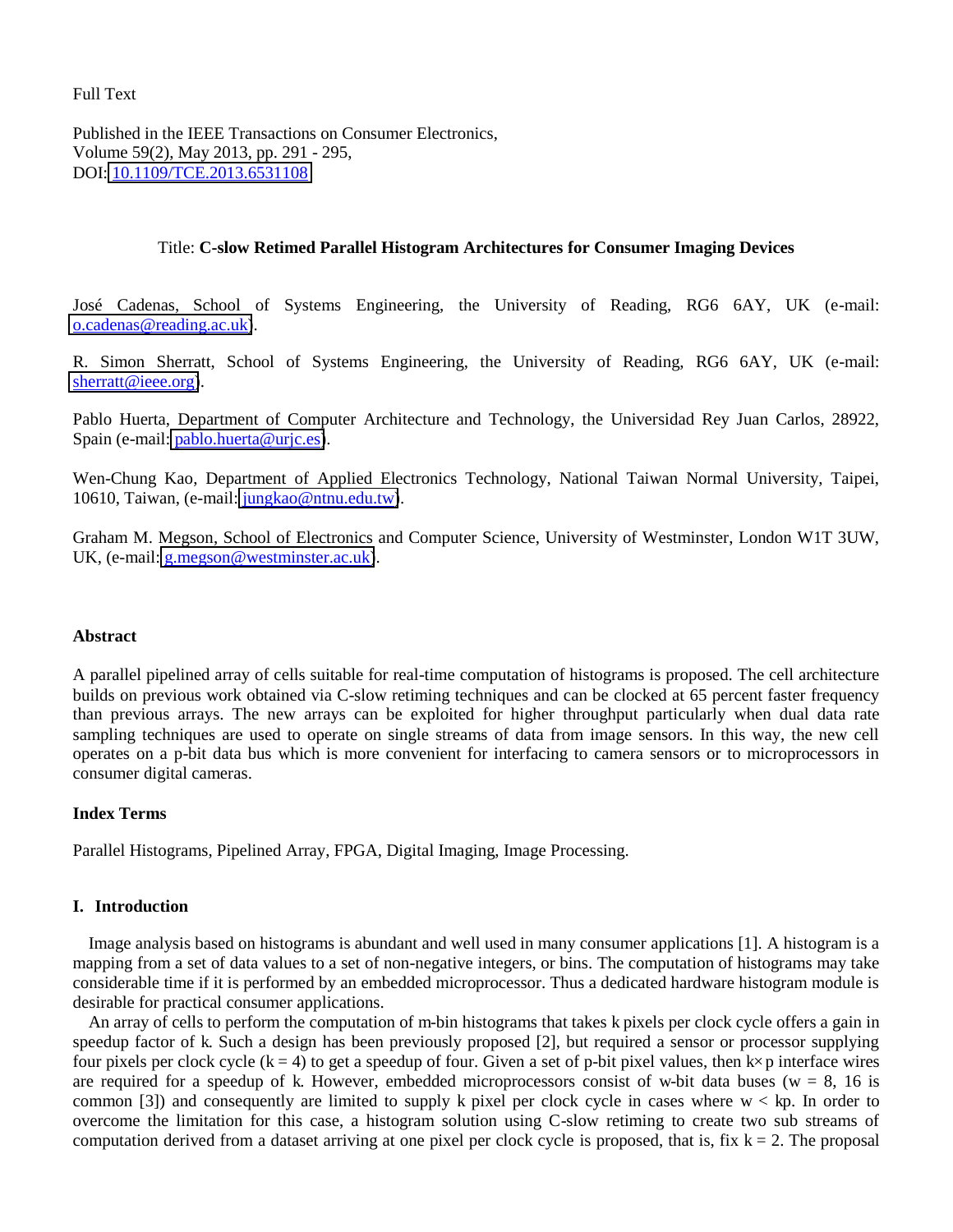presented here, extended from previous work [4], is very easy to be implemented. For the case where  $w \ge 2p$ , the proposed hardware design contains a histogram array accepting two streams of pixels per clock cycle using the new C-slow retimed cells presented here. For the case where  $w < 2p$ , a mechanism operating on a fast single stream of data sampled at a dual data rate (on both clock edges of the clock) is also presented to generate two streams of computation. The mechanism acts as a front-end to the same array solution to the former case.

This paper briefly explains the principle of C-slow retiming in Section II and applies C-slow to fully develop the proposed cells in section III with a brief analysis of the results in section IV before presenting final conclusions. The essential result is that the proposed design provides speed-up while also facilitates easier interfacing to camera sensors or microprocessors compared to other designs.

#### **II. C-slow Retiming**

C-slow retiming is a method used to reduce the critical path delay in digital circuits especially when feedback loops exist [5]. Every register in the data path is replaced by C registers and then all registers are moved along the critical data paths using a retiming algorithm. C-slow retiming separates the calculation performed in the original data path into C instances. Fig. 1 shows an excerpt of the data path of a histogram cell as previously presented [4] that includes a feedback path (left), its C-slow version by a C factor of two (center) and after retiming to get a C-slow retimed version (right). A simple example using Fig. 1 illustrates the principle of retiming. For input sequence  $u = 3$ , 5, 4, 1 the left diagram in Fig. 1 produces  $r = 0, 3, 8, 12, 13$ ; the leading zero reflects the register delay with output r being the running accumulation on input u. The diagram on the right of Fig. 1 gives  $r = 0, 0, 3, 5, 7, 6$  for the same input u. The output corresponds to the accumulation as if there were two separate input streams:  $u_0 = 3$ , 4 and  $u_1 = 5$ , 1 and as such the output has been separated into  $r_0 = 3$ , 7 and  $r_1 = 5$ , 6; and the two interleaved into output r. In general C-slow retiming creates C interleaved streams of computation and as such also requires C input data streams. For practical reasons related to the design, only the factor  $C = 2$  is considered in the rest of the discussion.



**Fig. 1. Pipelined datapath with feedback (left), C-slow with C = 2 (center) and C-slow retimed (right) [4].** 

#### **III. Implementation**

#### A. C-slow Retimed Histogram Cell

A C-slow retimed (C=2) processing cell for the computation of histograms in a pipelined fashion is presented in Fig. 2. Note this cell is not parallel as it is processing a single data item (of p-bit) per clock cycle; it is included here to make it easier to understand the later discussion on the parallel case. The cell structure follows straightforwardly from the discussion in Section II and the pipelined histogram cell structure [2]. It follows that, the separation of the computation into two streams does require the use of the extra adders as seen at the bottom of Fig. 2. Registers in solid black are the original ones in the pipelined cell. The new registers introduced by C-slow retiming are shown in gray. The registers filled in with white are registers that should be there from the C-slow transformation, but that can be conveniently removed. This is justified from the observation that the bin update mechanism (which is the one having the feedback loop) proceeds down the cell for a data item value xin equal to sin, otherwise xin simply moves on to the next cell on the right of the histogram array. Thus, there is no need to slow down the data moving left to right on Fig. 2. This is convenient as array latency is not increased from left to right (histogram calculation); all cells simply have added an extra delay for the bin count update.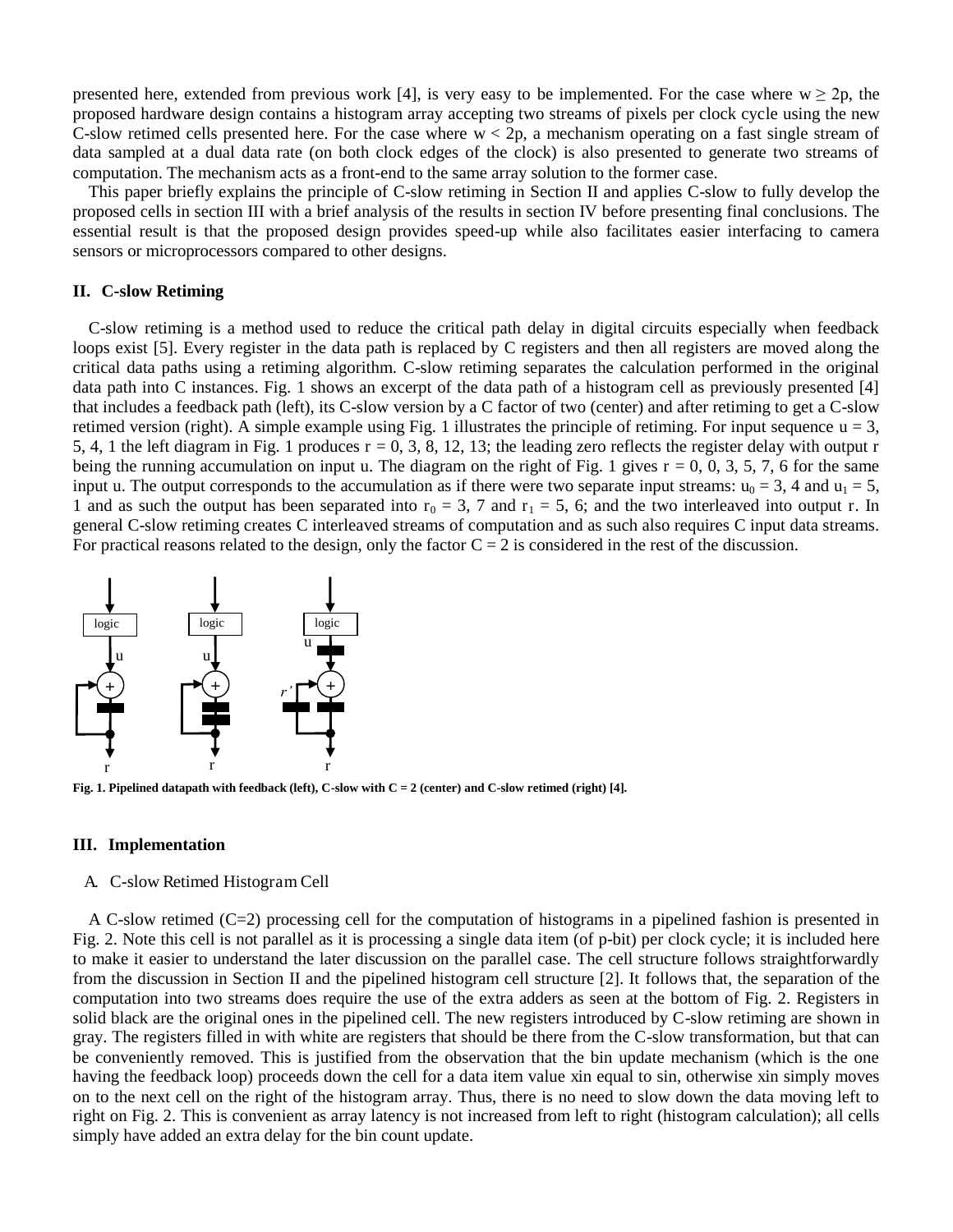

**Fig. 2. C-slow retimed (C=2) scalar pipelined histogram cell requiring an extra adder per cell to merge the two created C-slow streams.** 

A similar situation is presented for the logic required to read a histogram from an array. This logic is shown in Fig. 3, given for two adjacent cells in an array. The r output from cell i+1 is selected at multiplexer from cell i; this occurs when reading bin values after a histogram computation is ready. It has been fully explained previously how the reading proceeds from left to right in an array in order to hide some latency when operating in streaming mode [2]. The main point here is to note that the outputs r (bin counts) from the cell in Fig. 2 are registered, and the histogram reading outputs hout in Fig. 3 are also registered. By the same reasoning, there is no need to duplicate the pipeline registers in this reading mechanism by C-slowing with a factor of two. The mechanism to read bins out from the cell in a pipelined fashion is omitted for simplicity in the rest of this paper.



**Fig. 3. Logic to read histograms bins ri from an array through a single output port hout; any two adjacent cells are shown.** 

#### B. C-slow Retimed Parallel Histogram Cell

A C-slow retimed (C=2) processing cell for the computation of two bins per cell while accepting two input data items in parallel is presented in Fig. 4. The cell"s structure follows the above discussion and the histogram cell presented [2]. The registers introduced by C-slow retiming are still shown in gray. Notice there is a pipeline register at each r output because this has been moved onto Fig. 4 from the register on input "0" of the multiplexer in Fig. 3, to clearly illustrate that the critical path of the cell is most likely to be just the adder block. This is because, since comparisons are shallower; comparisons work on pixels values while the adders are working on bins values (the block of Logic is a simple three bit logic function). For an image of 640×480, bin values are of 19 bits, thus adders are wider than comparisons since typical pixels values are expressed in 8, 10, 12 or 16-bit. Without C-slow retiming the critical path is due to the compare-logic-accumulation chain.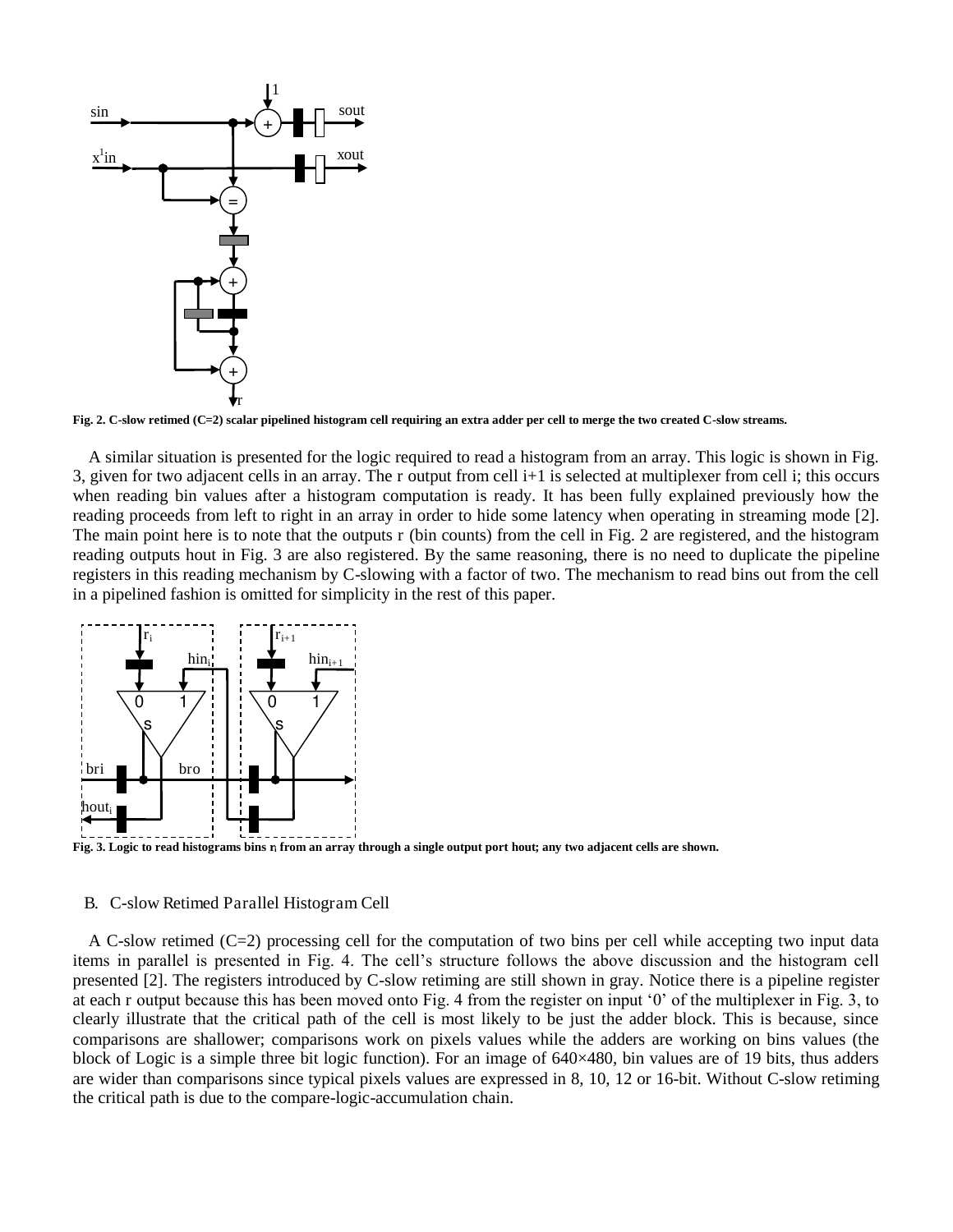

**Fig. 4. C-slow retimed internal cell structure processing two data items per clock cycle and computing two histogram bins within the cell.** 

#### **IV. RESULTS**

Table I shows the ratios in area and frequency of operation for the new cells and arrays in Fig. 2 here, in relation to the cell and arrays as previously presented [2]. These ratios are given for 0.35 µm ASIC (Application Specific Integrated Circuits) and modern FPGA (Field Programmable Gate Array) technology. The table indicates that the designer can pay a penalty of 70% more area to have the advantage of a 20% increase in frequency of operation. Note this is not a parallel case, but a simple pipelined case. Later, it will be shown the results improve for the parallel case.

A parallel design based on the cell in Fig. 4 was fully implemented and validated using ASIC technology of 0.35 µm giving the results in Table II. Although the C-slow cell is only around 25% faster than a comparable cell [2], the real advantage can be seen when arranging C-slow cells as an array. There are two obvious ways of exploiting the gain in the frequency of operation of an array of C-slow parallel cells; one merging the two parallel inputs into a single one for scalar operation and the other preserving the parallelism. These are detailed below.

|                                                                              | ASIC |            | <b>FPGA</b> |           |
|------------------------------------------------------------------------------|------|------------|-------------|-----------|
|                                                                              | Area | Frequency  | Area        | Frequency |
| Cell Fig. 2/Cell [2]                                                         | 2.19 | 1.09       | 1.71        | 1.03      |
| Array Fig. 2/Array [2]                                                       | 2.20 | 1.08       | 1.72        | 1.20      |
|                                                                              |      |            |             |           |
|                                                                              |      |            |             |           |
|                                                                              |      | <b>MHz</b> |             | No. gates |
| Cell $[2]$                                                                   |      | 226        |             | 562       |
| <b>TABLE II, Histogram Array Frequency and Area</b><br>C-slow retimed Fig. 4 |      | 282        |             | 1366      |
| Histogram array [2]                                                          |      | 144        |             | 86336     |

**TABLE I, Area and Frequency Ratios for Cells and Arrays**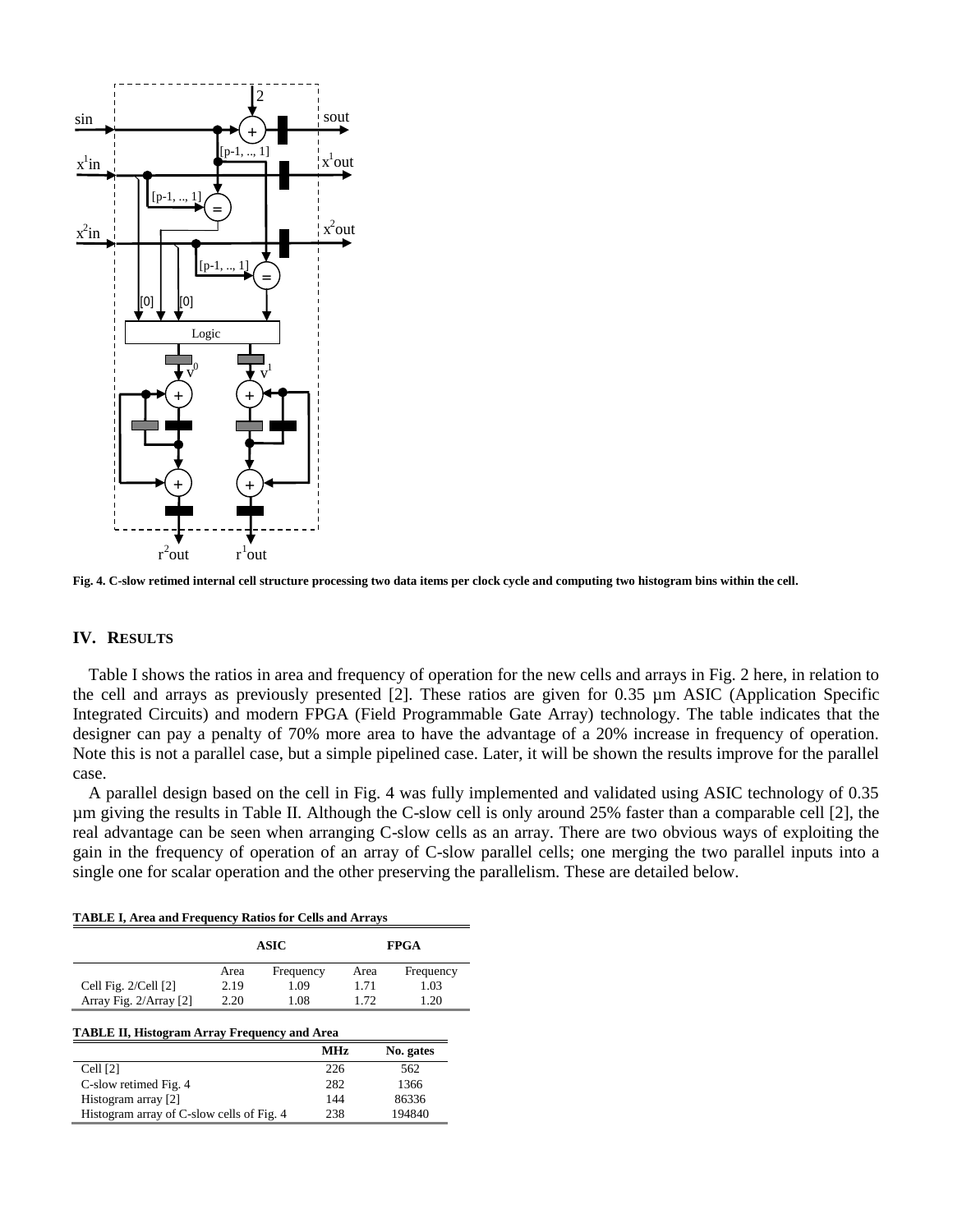#### A. Processing one data item per clock cycle

The C-slow cell in Fig. 4 requires and processes two input data items per clock cycle. Assume the cell of Fig. 4 is fed with every other data item (from an input dataset of n items) every clock cycle: half the items go into the array stream piped through  $x^1$ in input and the other half into through  $x^2$ in input. This is easily achieved by a de-multiplexer and very similar to the operation explained in Section II. As a result, an array processes a single data item per clock cycle (in this case a trivial modification is required when reading the histogram that has been omitted.) Thus, the histogram is computed in  $n + m$  clock cycles. A parallel pipelined array accepting two data items per clock cycle computes the histogram in  $n/2 + m/2$  clock cycles with each cell processing two bins;  $m/2$  is the latency. As  $n \gg m$ for typical image sizes, latency can be ignored for a quick analysis. Arrays of C-slow retimed cells can be clocked 65% faster than the histogram arrays previously proposed [2]. In fact, from Table II, ratio  $T_{\text{pipe}}/T_{\text{C-slow}} = 1.65$  between the pipelined array and the C-slow array, then the time to compute the histogram for any dataset of size n with the Cslow array (one data item per clock cycle) reaches over 80% of the throughput delivered by a parallel (of two data items per clock cycle) pipelined array.

#### B. Processing two data items per clock cycle

Fig. 4 processes two data items per clock cycle. For a data item of p-bit, the cell requires 2p wires on the datapath. It would be most convenient to maintain the throughput due to the inherent parallelism and higher clock rate gain without the need of making the data path wider. Assuming a single stream of data s arrives at double speed rate, two data items per clock cycle can be separated from s using a Double Data Rate (DDR) arrangement [7]. The principle of operation of the DDR is shown in Fig. 5. The single stream s is distributed into two sub streams  $s^1$  and  $s^2$  by a dual-edge triggered flip-flops arrangement, so streams  $s^1$  and  $s^2$  are each generated at a frequency  $f_{clk}$ . Then  $s^1$ ,  $s^2$  are fed into  $x^1$ in and  $x^2$ in of Fig. 4 respectively. This implies that the registers associated with  $r^1$ out in Fig. 4 operate on the rising edge of the clock, while the registers associated with  $r^2$  out in Fig. 4 must operate on the falling edge of the clock. This requirement is unnecessary; adding an extra register to the stream  $s<sup>2</sup>$  (before is taken by the histogram array) makes all registers in the cell of Fig. 4 to operate on the same edge of the clock at the expense on an extra clock cycle delay. Overall, latency is  $m/2 + 3$  clock cycles, and the histogram is computed in  $n/2$  clock cycles. As seen from Table II, this arrangement is 1.65 times faster than the equivalent design previously presented [2].



**Fig. 5. Principle of operation of a double data rate to create two input streams out of a single input stream**

The operation of a histogram array is shown in Fig. 6 where the input (stream s) arrives at double the speed compared to the clock clk. For simplicity, the input data values are restricted to values in the range 0-7, and 8 bins are being computed in the histogram. It is seen the histogram for the 18 data values is computed in  $18/2 + 3$  clock cycles at the frequency of clk signal. A DDR mechanism based on dual-edge flip-flops suitable for ASIC technology and current synthesis tools was evaluated for a data item of  $p = 8$  bits. This resulted in an extra cost of 186 gates and can operate at 345 MHz; thus such a mechanism can easily be used as a front-end to feed data to an array of C-slow cells with a negligible impact on area. The DDR mechanism is supported in all inputs and outputs pins of modern FPGAs devices and also the rich configuration capabilities of their clock manager blocks makes the generation of operation as shown in Fig. 6 particularly simple [8].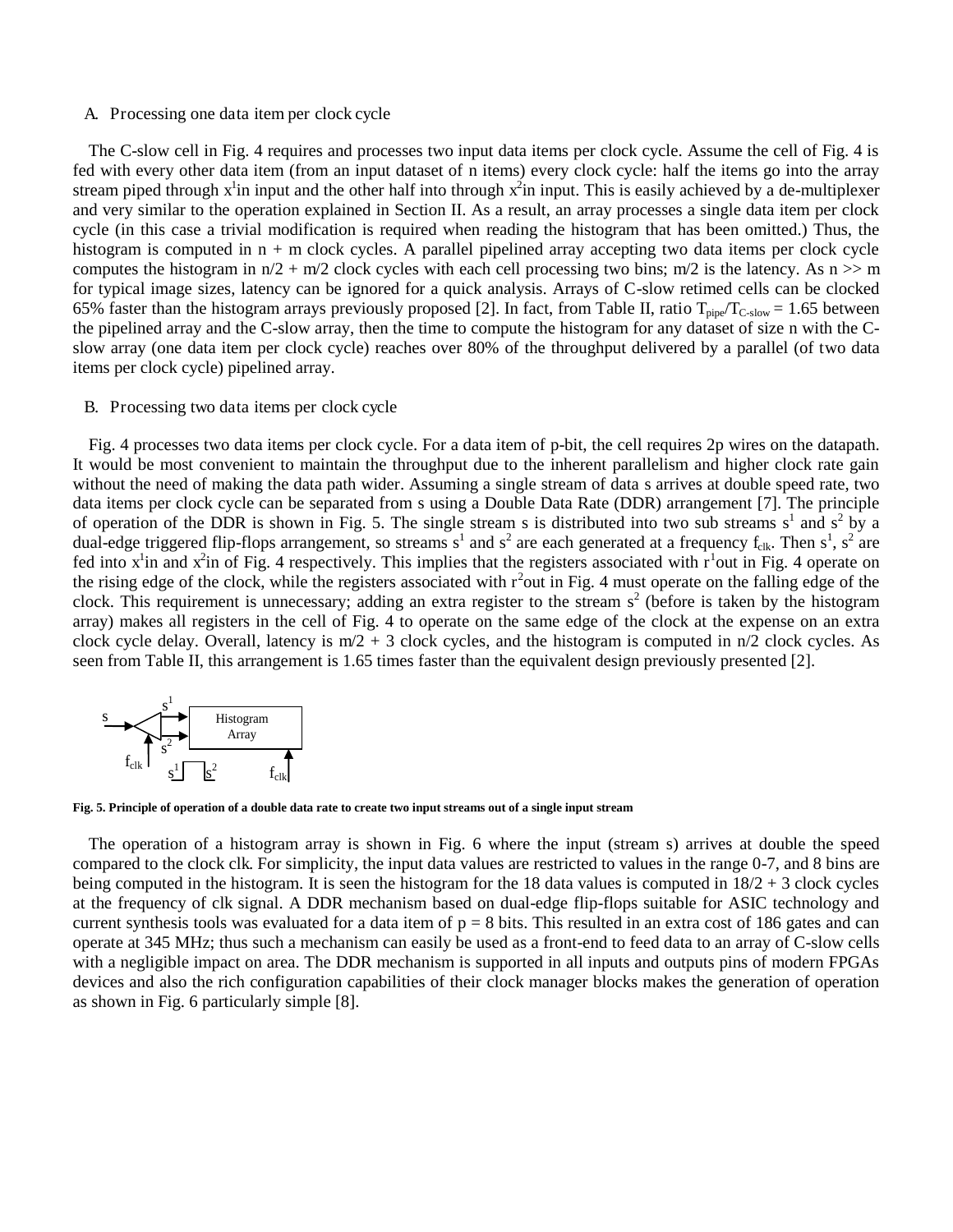

**Fig. 6. A 8 bins histogram is computed on a single input stream of 18 data values in 18/2 + latency clock cycles; input is fed on each clk edge.** 

#### **V. Discussion**

Many image pipelines used in digital cameras are designed with 32-bit data paths to enable image transformations, e.g. color correction and Automatic While Balance (AWB) which is typically computed using floating point operations. Also, some operations (e.g. tone reproduction and gamma correction) are non-linear in nature which does require high precision calculations. However, histogram analysis is mostly used to provide statistics of the distribution of the intensity data and in practice sixteen bits are considered to be enough ( $p = 16$ ) for consumer applications. Histogram analysis might be applied on several stages inside the image pipeline where different precisions might be required in different stages. For auto exposure, 10-bit resolution is considered a good compromise whereas tone reproduction or contrast enhancement higher resolution is often required. This work allows providing histogram analysis on p-bits and a designer may judge the corresponding tradeoff associated with the area/throughput on an available data path engine of w bits based on the relationship between w and 2p. For example, this paper provides a simple interface for processing two pixels of 8-bit on 16-bit data paths, or for sustaining an equivalent throughput on a 16-bit data path for pixels of 12-bit.

#### **VI. Conclusion**

This paper has presented a new array of cells to compute m-bins histograms on streams of one pixel per clock cycle at over 80% of the performance of a fully pipelined array, working on streams of two pixels per clock cycle. The developments are due to arrays of C-slow cells achieving 65% faster clocks than previous pipelined arrays. Yet another way of exploiting the faster clock rate of the new C-slow cells is using a dual data rate mechanism that results in 65% higher throughput. A dual rate mechanism is easily implemented in ASIC technology and already available in FPGA devices. In either way, a sensor or microprocessor only needs to interface as many wires as required by a pixel value to the histogram array; a 1.65 higher throughput is reported here using an interface of p-bit wires compared to previous designs of 2p-bit wires.

#### **References**

- [1] H.-C. Huang, F.-C. Chang and W.-C. Fang, "Reversible data hiding with histogram-based difference expansion for QR code applications," IEEE Trans. Consumer Electron., vol. 57, no. 2, pp. 779-787, May 2011.
- [2] J. O. Cadenas, R. S. Sherratt, P. Huerta and W. C. Kao, "Parallel pipelined arrays for real-time histogram computation in consumer devices*," IEEE Trans. Consumer Electron*., vol. 57, no. 4, pp. 1460-1464, Nov. 2011.
- [3] K. Yoon, C. Kim, B. Lee and D. Lee, "Single-chip CMOS image sensor for mobile applications," IEEE J. on Solid State Circuits, vol. 37, no. 12, pp. 1839-1845, Dec. 2002.
- [4] J. O. Cadenas, R. S. Sherratt, P. Huerta, and W. C. Kao, "Parallel pipelined histogram architecture via C-slow retiming," IEEE Int. Conf. on Consumer Electronics, 2013, accepted.
- [5] C. Leiserson, F. Rose and J. Saxe, "Optimizing synchronous circuits by retiming," 3<sup>rd</sup> Caltech Conf. on VLSI, 1993.
- [6] N. Weaver and J. Wawarzynek, "The effects of datapath placement and C-slow retiming on three computational benchmarks," 10<sup>th</sup> Annual IEEE Symp. on Field-Programmable Custom Computing Machines, 2002, pp. 303-313.
- [7] R. S. Sherratt and Oswaldo Cadenas, "A double data rate architecture for OFDM based wireless consumer devices," IEEE Trans. Consumer Electron., vol. 56, no. 1, pp. 23-26, Feb. 2010.
- [8] Xilinx, Inc., "Virtex-6 Family Overview," DS150 (v2.4) January 19, 2012.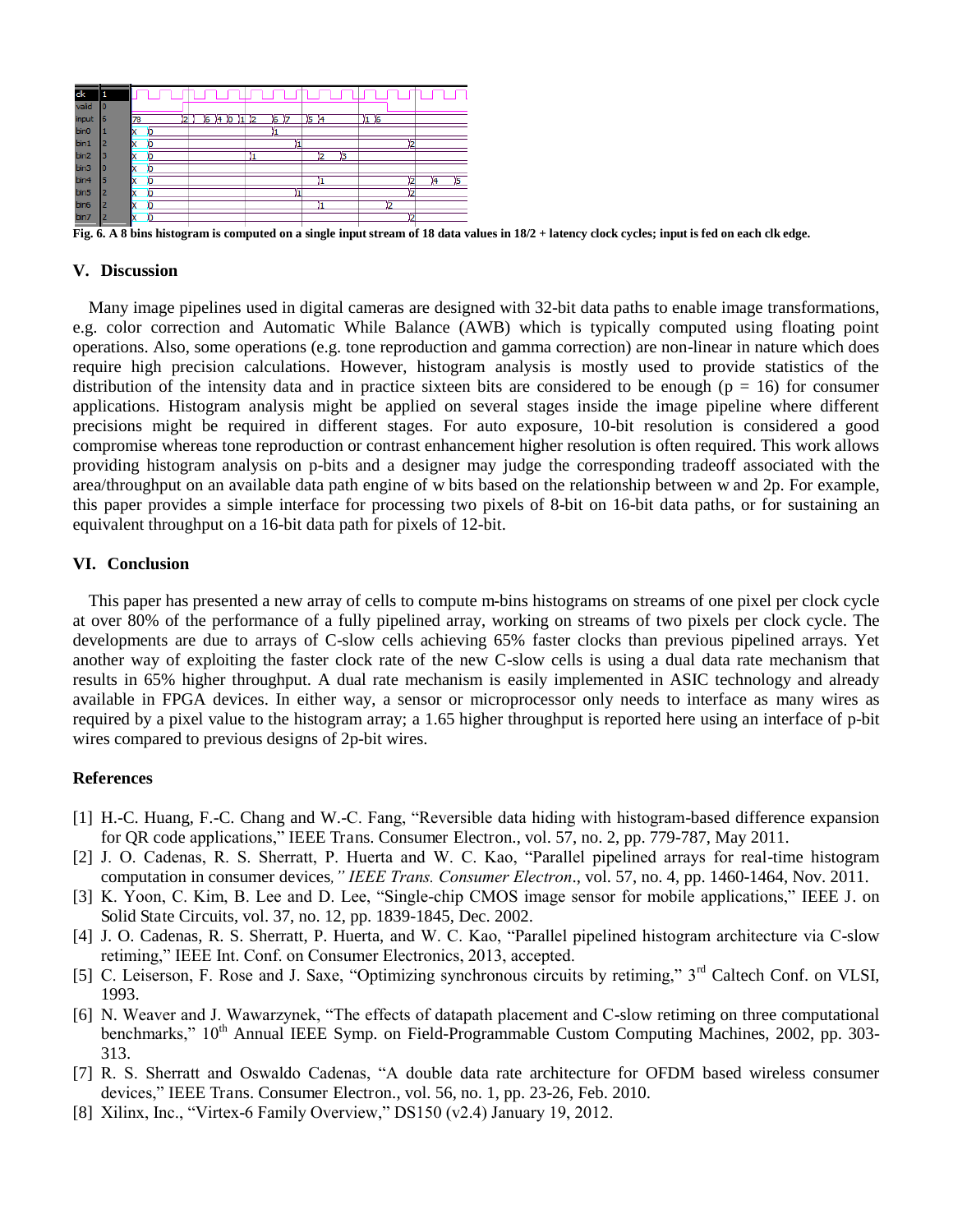#### **Biographies**



**José Cadenas** (M'10) received the M.Eng. in Electronics from Unexpo, Venezuela. After a brief period in industry he joined ULA, Venezuela as lecturer in digital logic design and completed the M.Sc. degree in Control Systems in 1994. He later received the Ph.D. degree in computer science from the University of Reading in 2002 where he currently is a lecturer in the School of Systems Engineering. Dr Cadenas works mainly on hardware parallel algorithms and its modeling and simulation as digital designs in RTL. Some of his designs, acting as private consultant, are used

worldwide by commercial customers.



**R. Simon Sherratt** (M"97-SM"02-F"12) received the B.Eng. degree in Electronic Systems and Control Engineering from Sheffield City Polytechnic, UK in 1992, M.Sc. in Data Telecommunications in 1994 and Ph.D. in video signal processing in 1996 both from the University of Salford. Since 1996, he has been a Lecturer in Electronic Engineering at the University of Reading, currently a Senior Lecturer in Consumer Electronics and a Director for Teaching and Learning. His research topic is signal processing in consumer electronic devices concentrating on

equalization and DSP architectures.

Eur Ing Dr. Sherratt has served the IEEE Consumer Electronics Society as a Vice President (Conferences) (2008/9), AdCom member (2003-2008, 2010-) and Awards chair (2006/7). He is a member of the IEEE Transactions on Consumer Electronics Editorial Board (2004-) and the current Editor-in-Chief, the IEEE International Conference on Consumer Electronics (ICCE) general chair in 2009 and the IEEE International Symposium on Consumer Electronics (ISCE) general chair in 2004. He received the IEEE Chester Sall 1st place best Transactions on Consumer Electronics paper award in 2004 and the best paper in the IEEE International Symposium on Consumer Electronics in 2006.



 **Pablo Huerta** graduated in Communication Engineering from the Universidad de Cantabria, Spain in 2003. He received the Ph.D. degree in Computer Science from Universidad Rey Juan Carlos, Spain in 2009, where he was a lecturer in the Department of Computer Architecture. He has now joined a company in the private sector implementing digital designs for FPGA technology.



**Wen-Chung Kao** (M"05-SM"08) received the M.S. and Ph.D. degrees in Electrical Engineering from the National Taiwan University, Taiwan, in 1992 and 1996, respectively. From 1996 to 2000, he was a Department Manager at SoC Technology Center, ERSO, ITRI, Taiwan. From 2000 to 2004, he was an Assistant Vice President at NuCam Corporation in the Foxlink Group, Taiwan, where he was responsible for leading embedded software team to develop digital still/video cameras. In 2002, he was also invited to form SiPix Technology Inc., Taipei, Taiwan, where he was in charge

of setting up the research team of the company and studying the flexible electrophoretic display. Since 2004, he has been with National Taiwan Normal University, Taipei, Taiwan, where he is currently a Full Professor and the Chairman of Department of Applied Electronics Technology. His current research interests include system-on-a-chip (SoC) as well as embedded software design, flexible electrophoretic display, digital camera system, robotic vision system and color imaging science.

In 2006, he received the Best Paper Awards at the 2006 IEEE International Symposium on Consumer Electronics and the IEEE 2006 Asia-Pacific Conference on Circuits and Systems. In 2011, he received the Best Paper Awards again at the 2011 IEEE International Symposium on Consumer Electronics. He currently serves on the Editorial Board of the IEEE Transactions on Consumer Electronics. He is a member of the Technical Program Committee of the IEEE International Conference on Consumer Electronics and IEEE International Symposium on Consumer Electronics general co-chair in 2013.



**Graham Megson** received a BSc in Computational Science from Leeds University (1984), and Ph.D. in systolic algorithm design from Loughborough University (1987). He was a research fellow at Oxford University before joining Newcastle University (1989) and appointed Professor at Reading University (1995). He is currently with Electronics and Computer Science at University of